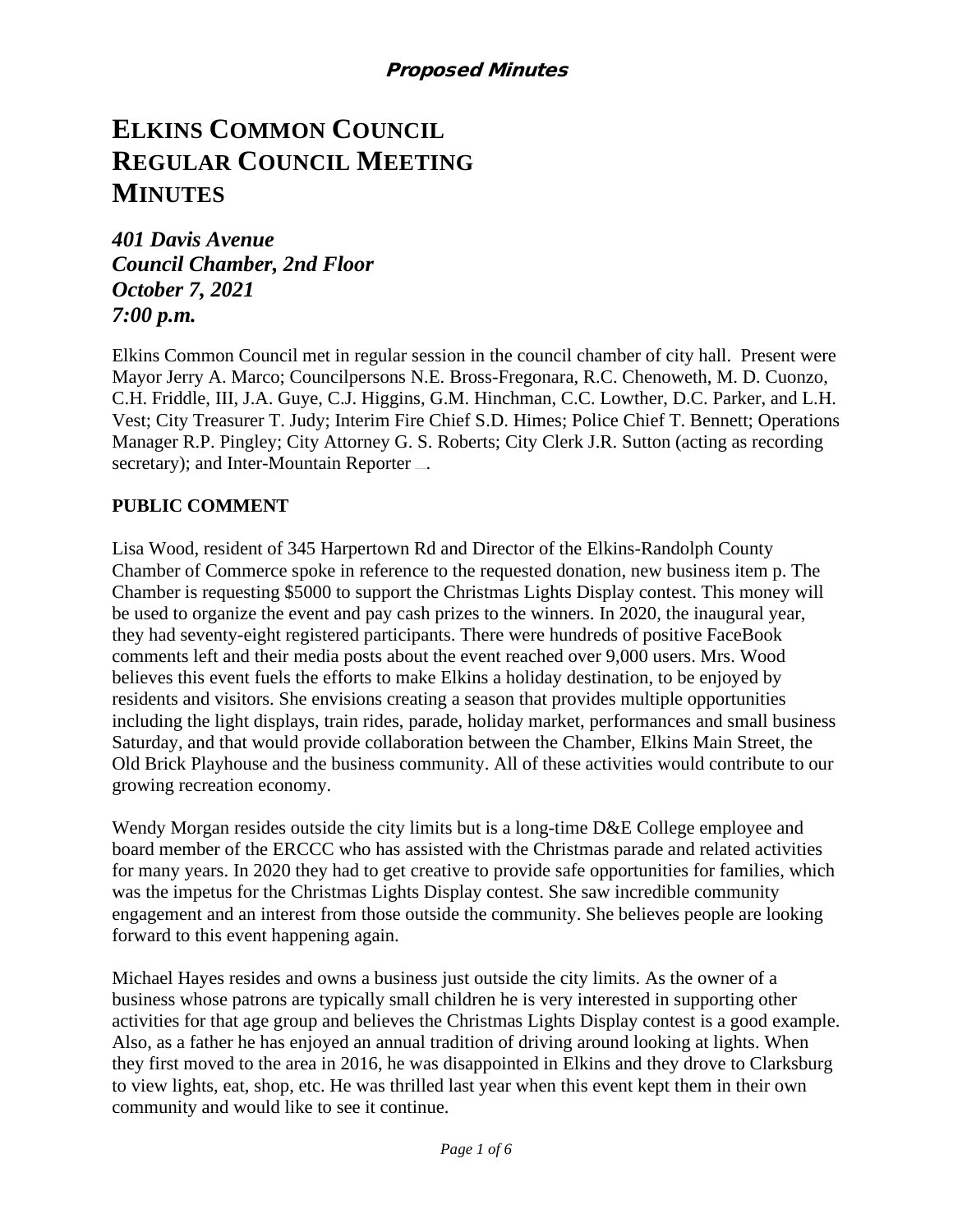Kathy Vance,  $122 \, 2^{nd}$  St. has been instrumental putting out lights for the city and decorated both the 2nd place (residential and business) winners of last year's Christmas Lights Display contest. She witnessed people putting a lot of effort into their decorations and would like to see this event continue.

Missy McCollum, Director of the Old Brick Playhouse, told a story that emphasized the interest people have in coming to Elkins during the holidays, primarily for riding the trail. While we haven't been able to run the train for two years due to the pandemic, she sees the Christmas Lights Display as an alternative way to celebrate and to bring visitors to our city. Even if the train resumes next year, this event should continue. The OBP was awarded first place last year despite not investing a lot of money. The real reward was in seeing all the families in town enjoying the activity.

Eric Hiner, Water Distribution Assistant Supervisor, reported one of the guys in his department had a vehicle accident on Tuesday morning. He fell asleep while driving. Eric believes this is due to a lack of personnel and too much work. He is asking for help. He realizes that finances are what they are but he is asking council to dig deep.

#### **PRESENTATION**

Dave Clark, Executive Director of Woodlands Development Group, provided an annual update on their activity in Elkins. There are two arms of the organization – community lending and community development. In 2020 they supported 23 businesses and loaned approximately \$250,000 in partnership with local banks who provided around \$750,000 in loan dollars. WDG used COVID-19 relief monies to help businesses transition to online sales. Mr. Clark advised there are still relief dollars left. WDG also helps in the development of recreation opportunities and greenspaces. In 2021 they were awarded \$2.5 million to assist with Boradband expansion, and area that is new to them, but they are moving forward on a project that will serve Elkins, Harman, Dry Fork and Canaan. Other focus areas and projects include senior housing (Grace Davis and Firefly); a duplex on Henry Avenue, a single-family home on River Street and the Tygart Hotel. Mr. Clark thanked the city for their support and help in moving these projects forward.

Mayor J. Marco recognized the Elkins Fire Department for their growth and their recent assistance with the fire in Buckhannon.

City Clerk J. Sutton administered the oath of office to firefighter Derek Sicca.

#### **MINUTES**

Cm. Chenoweth, **MOVED APPROVAL OF THE MINUTES OF THE SEPTEMBER 16, 2021 MEETING.** The motion carried.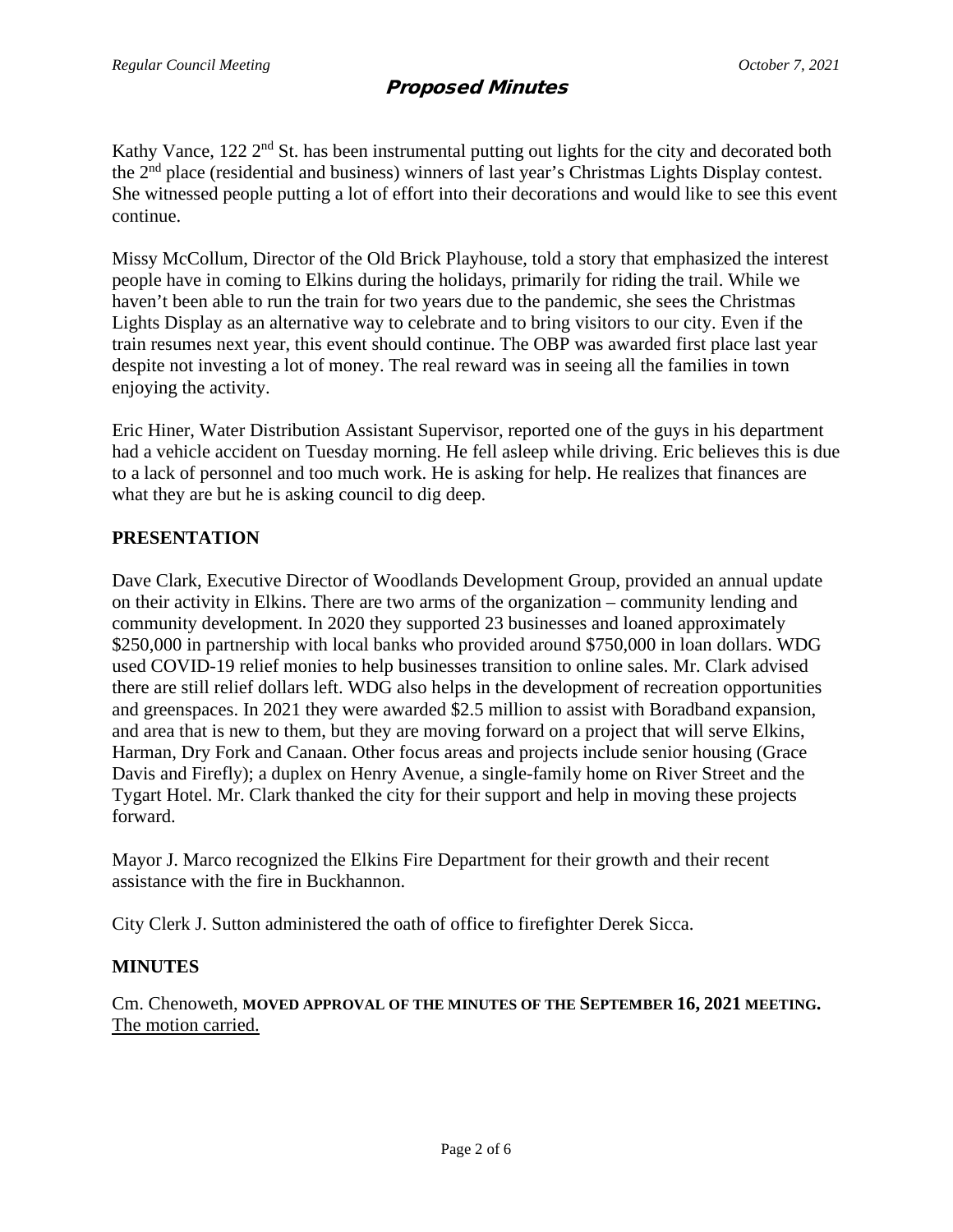#### **NEW BUSINESS**

Cw. Cuonzo, **MOVED APPROVAL OF RESOLUTION 1441: APPROVING THE PROMOTIONS OF AND ESTABLISHING NEW COMPENSATION LEVELS FOR O. POE AND T. HARRIS.** The motion carried.

Cm. Lowther, **MOVED APPROVAL OF RESOLUTION 1442: APPROVING THE PROMOTION OF AND ESTABLISHING A NEW COMPENSATION LEVEL FOR S. DAVIS.** The motion carried.

Cm. Chenoweth, **MOVED APPROVAL OF RESOLUTION 1443: APPROVING THE PROMOTION OF AND ESTABLISHING A NEW COMPENSATION LEVEL FOR R. BELT.** The motion carried.

Cm. Hinchman, **MOVED APPROVAL OF RESOLUTION 1444: APPROVING INVOICES RELATING TO THE CITY HALL PARKING LOT PROJECT.** The motion carried.

Cm. Lowther, **MOVED APPROVAL OF RESOLUTION 1445: CITY OF ELKINS PARKING LOT PROJECT CHANGE ORDERS 11-14.** The motion carried.

Cw. Guye, **MOVED APPROVAL OF RESOLUTION 1446: APPROVING AGREEMENT WITH TERRA FLORA LANDSCAPING FOR GROUND MAINTENANCE OF THE CITY HALL PARKING LOT.** The motion carried.

Cw. Cuonzo, **MOVED APPROVAL OF RESOLUTION 1447: APPROVAL OF BUDGET REVISION 2022- 001-02 FOR FISCAL YEAR 2022.** In accordance with the requirements of the state auditor's office for interdepartmental budget revisions, the chair ordered a roll-call vote. The recording secretary called roll in random order. The motion carried. Council votes were as follows:

| N. Bross-Fregonara | Yes | J. Guye     | Yes | D. Parker                       | Yes |
|--------------------|-----|-------------|-----|---------------------------------|-----|
| R. Chenoweth       | Yes | C. Higgins  | Yes | L. Vest                         | Yes |
| M. Cuonzo          | Yes | M. Hinchman | Yes | Mayor J. Marco (in case of tie) | n/a |
| C. Friddle, III    | Yes | C. Lowther  | Yes |                                 |     |

Cm. Higgins, **MOVED APPROVAL OF RESOLUTION 1448: AMENDING THE CITY OF ELKINS PERSONNEL POLICY CH. 10: HOLIDAYS AND PERSONAL DAYS.** The motion carried.

Cm. Lowther, **MOVED APPROVAL OF RESOLUTION 1449: AMENDING THE CITY OF ELKINS PERSONNEL POLICY CH. 5.E: TRAVEL FOR OFFICIAL BUSINESS AND TRAINING SEMINARS.** The motion carried.

Cw. Vest, **MOVED APPROVAL OF RESOLUTION 1450: ADOPTING AND IMPLEMENTING AN AMENDED CITY OF ELKINS ORGANIZATIONAL CHART.** The motion carried.

Cw. Guye, **MOVED APPROVAL OF RESOLUTION 1451: APPOINTMENT OF V. WHITE TO THE ELKINS SANITARY BOARD.** The motion carried.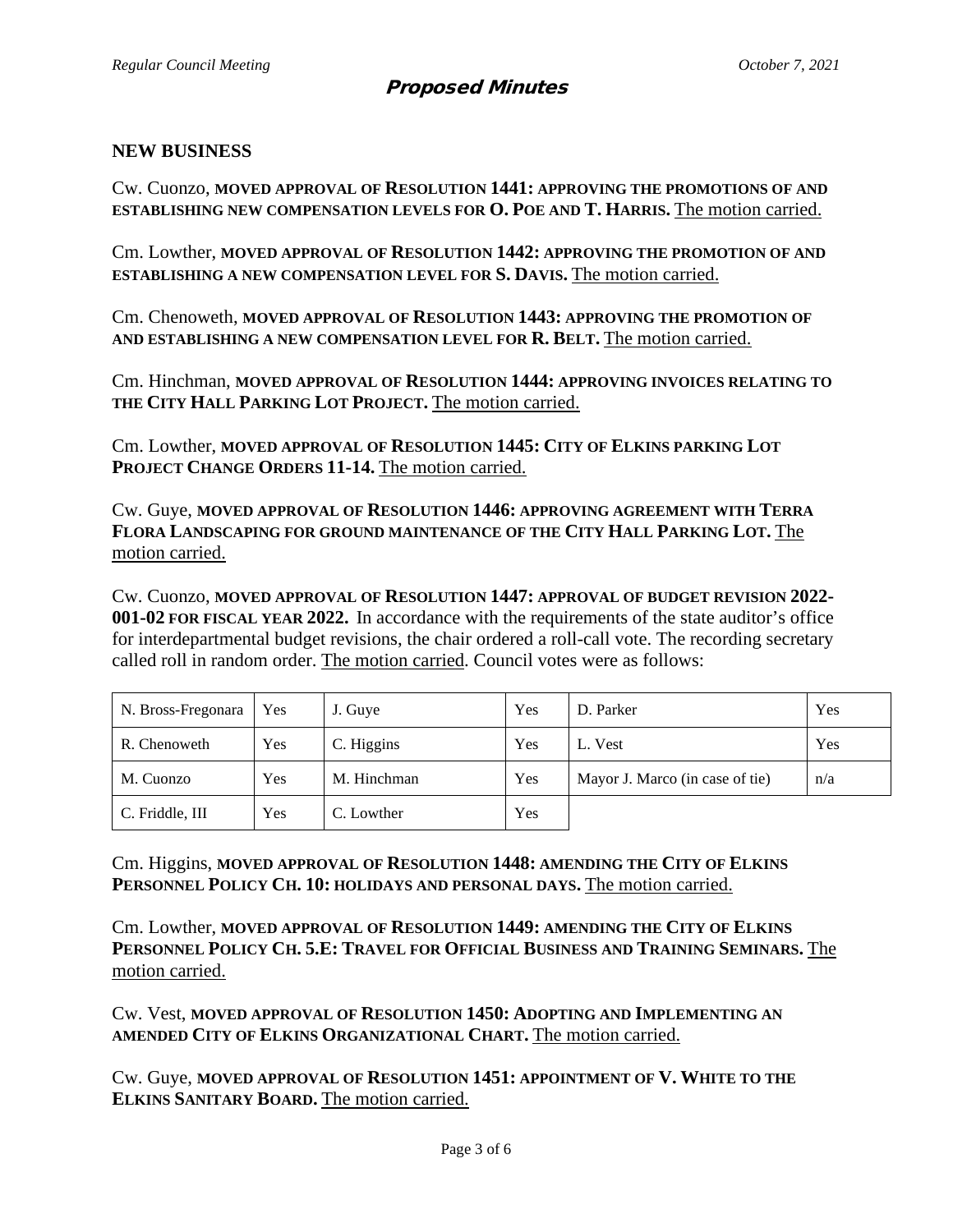Cm. Hinchman, **MOVED APPROVAL OF ACCEPTING ALL THE RECOMMENDATIONS FROM THE AD-HOC ARPA COMMITTEE FOR EXPENDITURE OF ARPA FUNDS, INCLUDING: \$5,000 TO THE MAYOR'S ADDICTION AND HOMELESS RESOURCES TASK FORCE;; \$31,350 TO THE CLERKS'S OFFICE FOR WEBSITE REDESIGN AND AGENDA MANAGEMENT SOFTWARE; UP TO 5% (\$154,246.65) FOR AN ENGINEERING ASSESSMENT OF THE WATER AND SEWER SYSTEMS; AND UP TO 5% (\$154,246.65) FOR COMMUNITY REQUESTS THAT FALL WITHIN THE U.S. TREASURY GUIDELINES.** The motion carried.

Cm. Lowther, **MOVED APPROVAL OF RESOLUTION 1452: AUTHORIZING CONDITIONS OF CONTRACT BETWEEN CIVICPLUS AND THE CITY OF ELKINS AND AUTHORIZING EXECUTION OF CONTRACT.** The motion carried.

Cm. Friddle, **MOVED APPROVAL TO ENTER INTO EXECUTIVE SESSION FOR THE PURPOSE OF DISCUSSING THE FLOOD CONTROL REPORT UNDER ATTORNEY-CLIENT PRIVILEDGE.** The motion carried. Council entered executive session at 7:53 p.m. and returned at 8:31 p.m. The chair announced that no action was taken.

Cm. Lowther, **MOVED APPROVAL OF RESOLUTION 1453: APPROVING THE PURCHASE OF SOFTWARE AND HARDWARE FROM TYLER TECHNOLOGIES.** In accordance with Resolution 924 and the amended City of Elkins Rules of Council the chair called for a roll call vote. The clerk called roll in random order. The motion carried. Council votes were as follows:

| N. Bross-Fregonara | Yes            | J. Guye     | Yes | D. Parker                       | Yes |
|--------------------|----------------|-------------|-----|---------------------------------|-----|
| R. Chenoweth       | Yes            | C. Higgins  | Yes | L. Vest                         | Yes |
| M. Cuonzo          | Yes            | M. Hinchman | Yes | Mayor J. Marco (in case of tie) | n/a |
| C. Friddle, III    | N <sub>o</sub> | C. Lowther  | Yes |                                 |     |

Cm. Friddle, **MOVED APPROVAL OF A CONTRIBUTION IN THE AMOUNT OF \$5000 TO THE ELKINS-RANDOLPH CHAMBER OF COMMERCE TO SUPPORT THE CHRISTMAS LIGHTS DISPLAY CONTEST.** After lengthy discussion, Cm. Friddle, **MOVED THE QUESTION.** In accordance with Resolution 924 and the amended City of Elkins Rules of Council the chair called for a roll call vote. The clerk called roll in random order. The motion carried. Council votes were as follows:

| N. Bross-Fregonara | Yes | J. Guye     | Yes | D. Parker                       | Yes |
|--------------------|-----|-------------|-----|---------------------------------|-----|
| R. Chenoweth       | Yes | C. Higgins  | Yes | L. Vest                         | Yes |
| M. Cuonzo          | Yes | M. Hinchman | Yes | Mayor J. Marco (in case of tie) | n/a |
| C. Friddle, III    | Yes | C. Lowther  | Yes |                                 |     |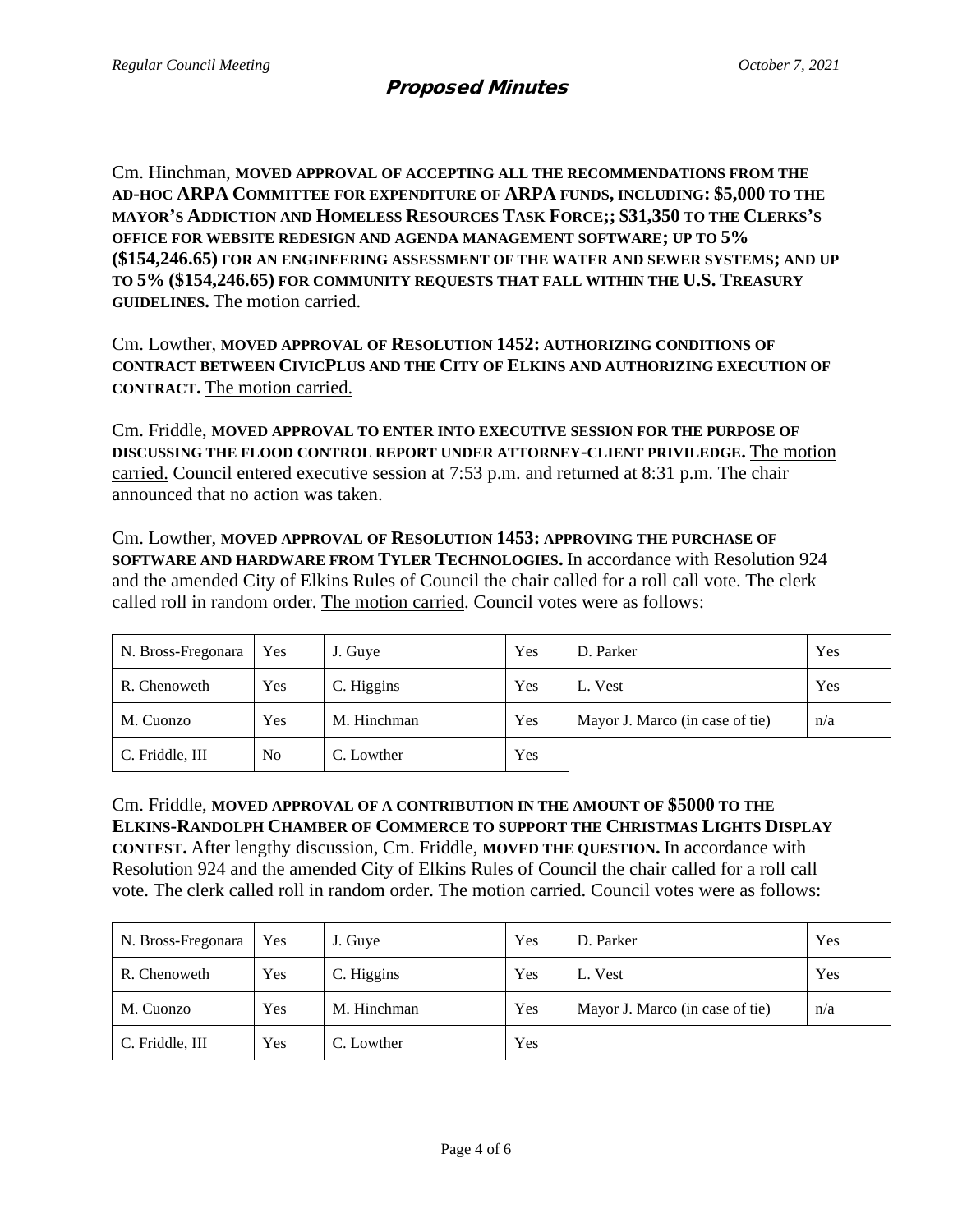In accordance with Resolution 924 and the amended City of Elkins Rules of Council the chair called for a roll call vote. The clerk called roll in random order. The original motion failed. Council votes were as follows:

| N. Bross-Fregonara | Yes | J. Guye     | N <sub>0</sub> | D. Parker                       | N <sub>o</sub> |
|--------------------|-----|-------------|----------------|---------------------------------|----------------|
| R. Chenoweth       | No. | C. Higgins  | Yes            | L. Vest                         | N <sub>0</sub> |
| M. Cuonzo          | Yes | M. Hinchman | N <sub>o</sub> | Mayor J. Marco (in case of tie) | n/a            |
| C. Friddle, III    | Yes | C. Lowther  | N <sub>o</sub> |                                 |                |

Cm. Hinchman, **MOVED APPROVAL OF RESOLUTION 1454: APPROVING TRANSFER OF FUNDS FROM THE FINANCIAL STABILIZATION ACCOUNT.** The motion carried.

## **APPROVAL OF VENDOR INVOICE PAYMENTS**

Cm. Hinchman, **MOVED APPROVAL OF THE INVOICES PRESENTED.** The motion carried.

The invoices in question were as specified on the following list, which is attached and made part of this record:

• Accounts Payable check transactions for the period September 13 – October 1, 2021

#### **CORRESPONDENCE AND NOTIFICATIONS**

Council received the following correspondence and notifications:

- Issued building permits
- Treasurer's report
- Events

The following building permits have been issued since the previous regular council meeting.

| <b>ISSUED BUILDING PERMITS</b> |                             |                  |                                                                |              |  |  |
|--------------------------------|-----------------------------|------------------|----------------------------------------------------------------|--------------|--|--|
| Permit                         | <b>Applicant</b>            | <b>Location</b>  | <b>Description</b>                                             | <b>Value</b> |  |  |
| 210221                         | <b>Tanner</b> , Helen       | 707 W Main St    | <b>Remodel Bathroom</b>                                        | 20,000.00    |  |  |
| 210222                         | <b>Armentrout, Patricia</b> | 210 Sylvester Dr | <b>Replace Roof</b><br><b>Shingles on Lower</b><br><b>Roof</b> | 3,000.00     |  |  |
| 210223                         | Cupp, Jamie                 | 123 College St   | <b>Replace Roof</b><br><b>Shingles</b>                         | 9,023.00     |  |  |
| 210224                         | <b>Masten, Robert</b>       | 413 Kerens Ave   | <b>Replace Roof</b><br><b>Shingles</b>                         | 8,078.00     |  |  |